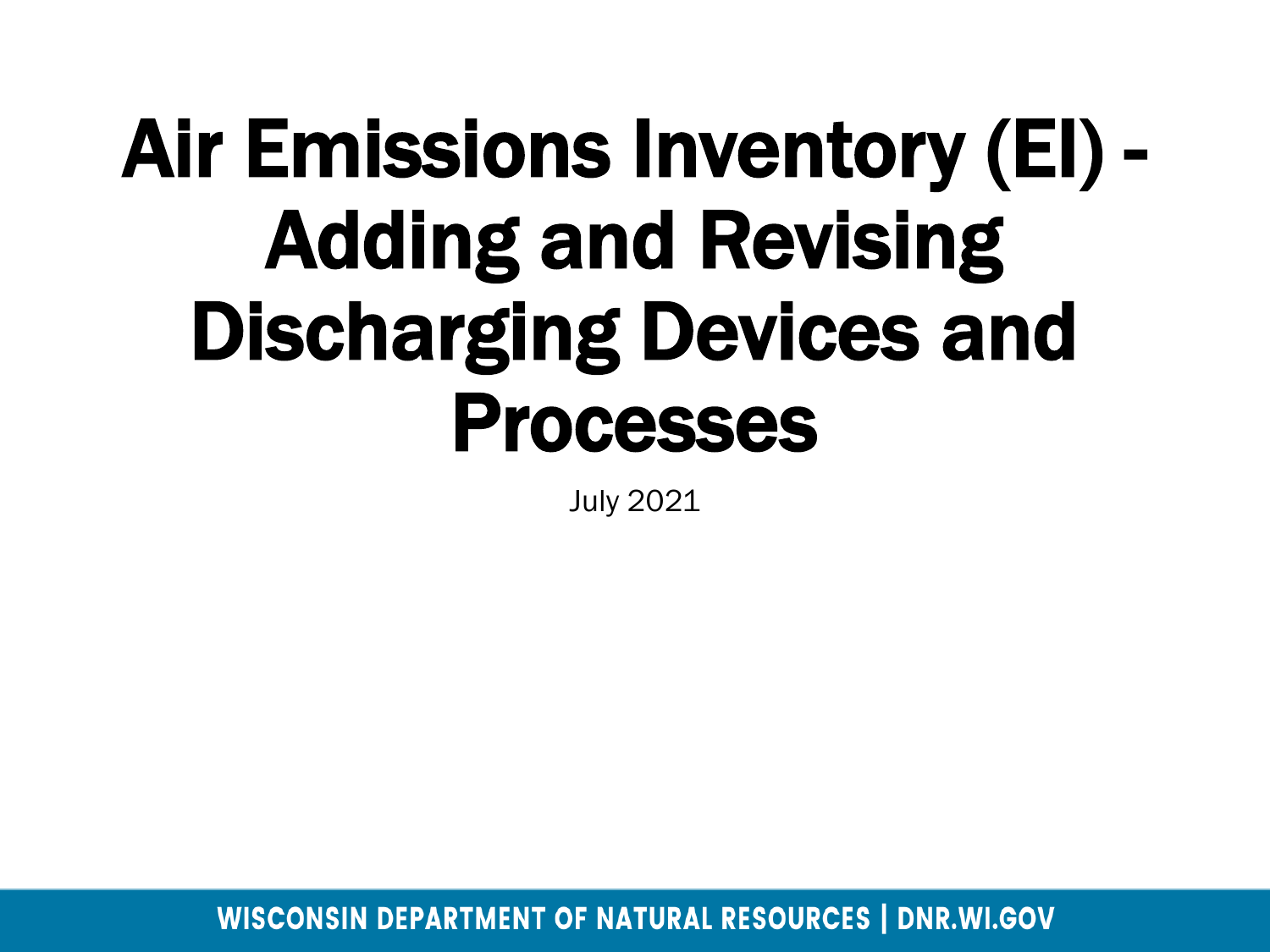### **Summary**

### •[General](#page-3-0)

- •[Accessing the Air Reporting System \(ARS\)](#page-3-0)
- •[Adding a discharging device](#page-4-0)
- •[Revising a discharging device](#page-9-0)
- Adding a discharging process
- [Revising a discharging process](#page-4-0)
- •[Help](#page-4-0)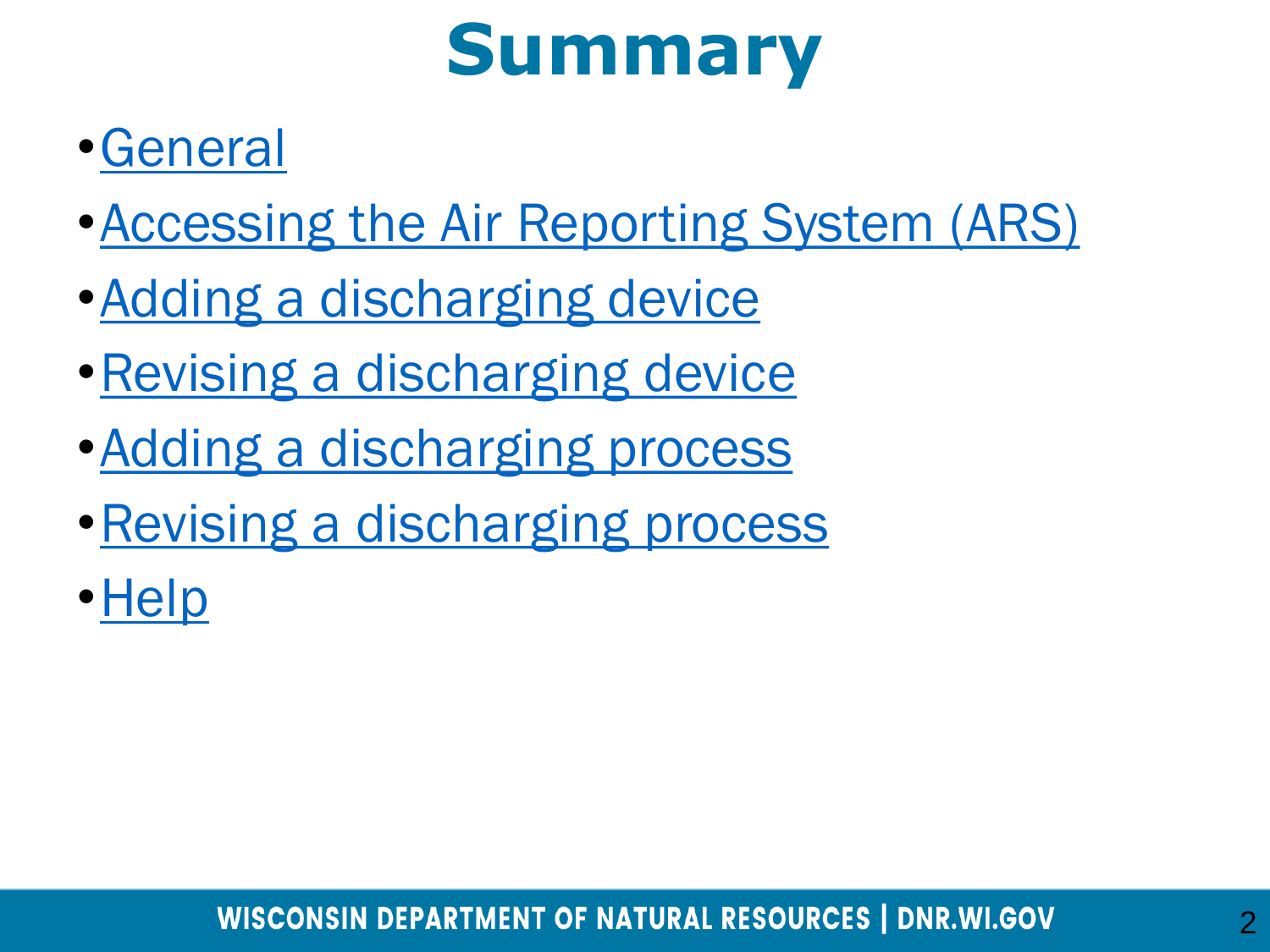### **General**

• Reporting of device data and process data for stacks which must be provided when submitting an EI is described in the Reporting for Discharging Devices and [Processes presentation found on](https://dnr.wisconsin.gov/topic/AirEmissions/Tutorials.html) DNR's webpage.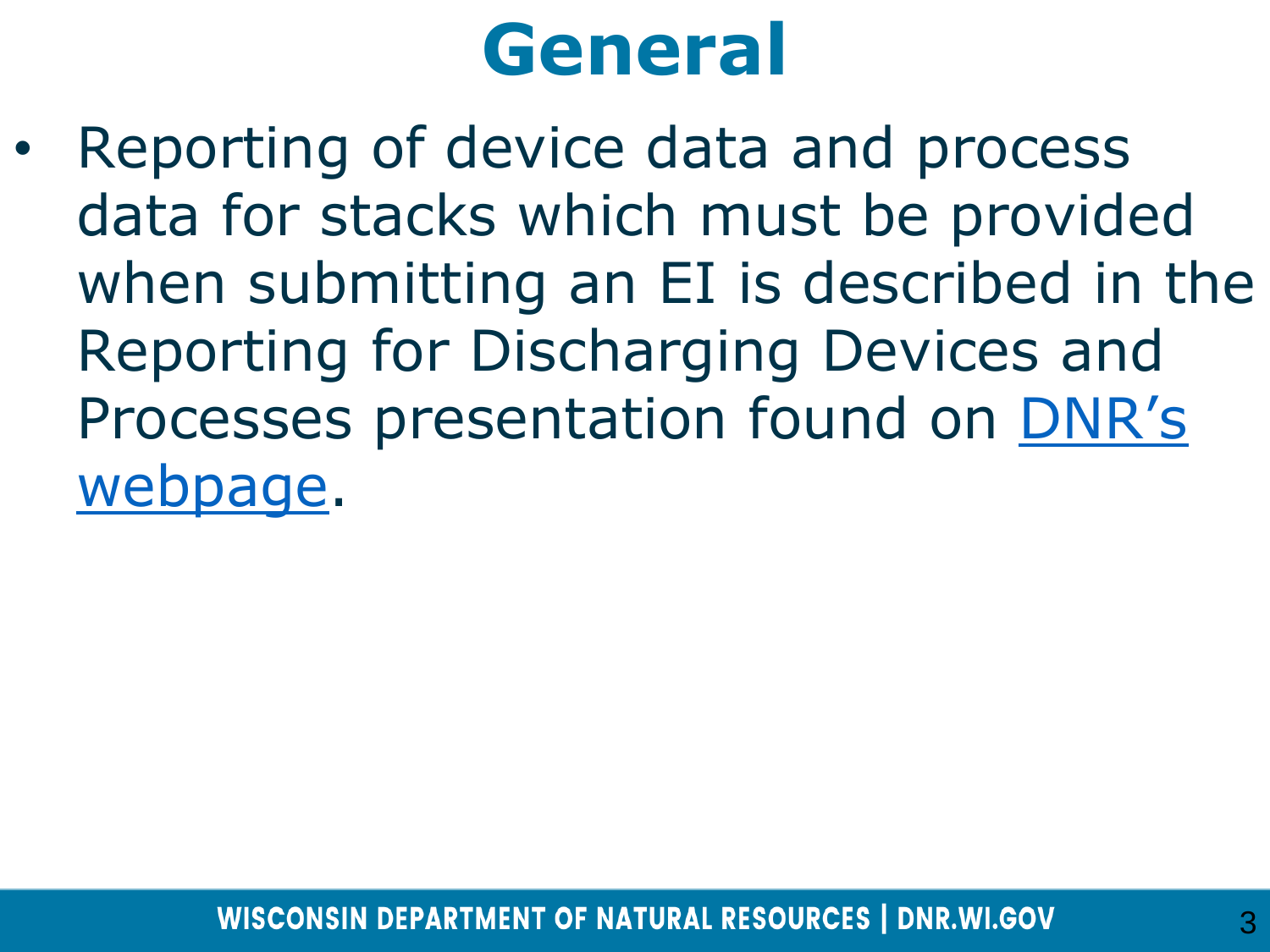# <span id="page-3-0"></span>**Accessing the Air Reporting System (ARS)**

After the Web Access Management System (WAMS) account is created and the air emissions inventory submittal role is granted, access the Air Reporting System (ARS) by clicking the *LOG IN* on the DNR **SWITCHBOARD** [webpage and log in](https://dnr.wisconsin.gov/topic/Switchboard).



The DNR Switchboard is for people who need to securely log in and access forms and reporting systems which are usually related to a specific company or municipality. If you already have a Wisconsin User ID and access, you may click on "Log in" below to begin. Otherwise, you will first need to create a User ID and request access to an on-line system

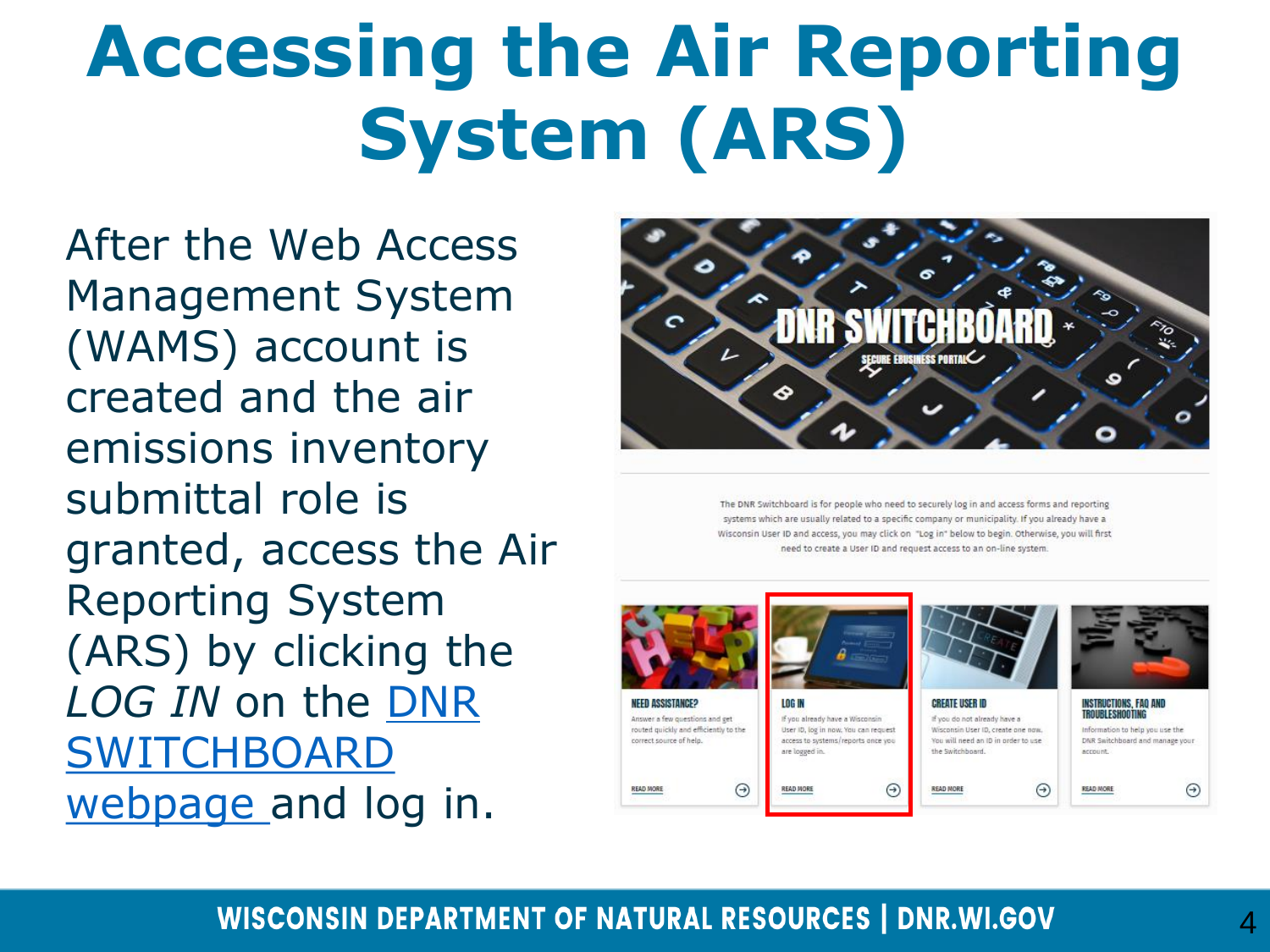### <span id="page-4-0"></span>1. On the ARS home page, click *Update Device/Process*.

| <b>FID: 555555550</b>                                       | <b>Air Emissions Reporting</b>                                                                                                                                                                                                                                                        | <b>FID: 555555</b>         |
|-------------------------------------------------------------|---------------------------------------------------------------------------------------------------------------------------------------------------------------------------------------------------------------------------------------------------------------------------------------|----------------------------|
|                                                             | Facility - 555555550 : AIR Test FACILITY #1 DNR Contact : Steven Bogost, (608) 264-8843 Steven.Bogost@wisconsin.gov                                                                                                                                                                   | <b>Back to Switchboard</b> |
| <b>Annual Reporting Home</b><br><b>Update Facility Info</b> | <u>Air Reporting System (ARS) Home for the 2020 Air</u><br><b>Emissions Inventory (EI)</b>                                                                                                                                                                                            |                            |
| <b>Update Contacts</b><br>Update Device/Process             | <b>Air Emissions Inventory (EI) Reporting Calendar</b><br>• March 1, 2021 - Els or Under-Thresholds-Notifications (UTNs) are due.                                                                                                                                                     |                            |
| <b>Final Check/Submit Data</b><br>Emissions & Billing, QA,  | - April 1, 2021 - Facilities notified through email that Els or UTNs are overdue.<br>. By May 31 2021 environmental fee statements are emailed to facilities or mailed if no email address is available.<br>• June 30, 2021 - Environmental fees payments and certifications are due. |                            |
| <b>Summary Reports,</b><br><b>Certification and</b>         | <b>El Reporting Basic Steps</b>                                                                                                                                                                                                                                                       |                            |
| Under-Thresholds-Notification<br>(UTN)                      | 1. Review, revise and save the facility info including completion the Environmental Management System (EMS)<br>questionnaire.<br>2. Doview contacts info. If changes are needed, only needed proviewely accesiated with the facility can be accioned                                  |                            |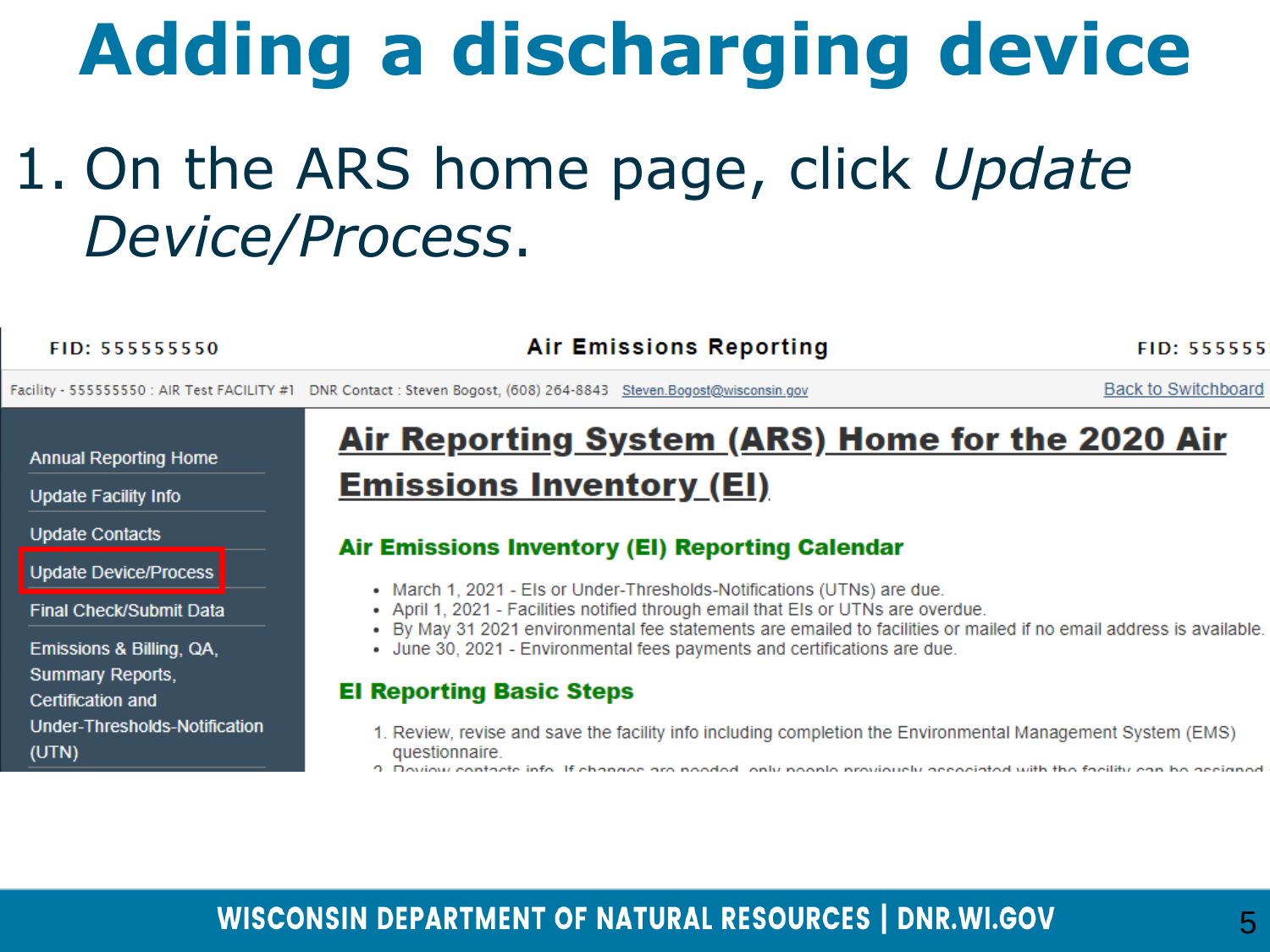### 2. On the Device/Process Page, click *Insert Device*.

#### FID: 555555550

**Air Emissions Reporting** 

- 555555550: -1 DNR Contact: Steven Bogost. (608) 264-8843 Steven.Bogost@wisconsin.gov

|                                                                                                                                  | <b>Annual Reporting Home</b>   |                    |  |  |  |  |  |
|----------------------------------------------------------------------------------------------------------------------------------|--------------------------------|--------------------|--|--|--|--|--|
|                                                                                                                                  | <b>Update Facility Info</b>    |                    |  |  |  |  |  |
|                                                                                                                                  | <b>Update Contacts</b>         |                    |  |  |  |  |  |
|                                                                                                                                  | <b>Update Device/Process</b>   |                    |  |  |  |  |  |
|                                                                                                                                  | <b>Final Check/Submit Data</b> |                    |  |  |  |  |  |
| Emissions & Billing, QA,<br><b>Summary Reports,</b><br><b>Certification and</b><br><b>Under-Thresholds-Notification</b><br>(UTN) |                                |                    |  |  |  |  |  |
| <b>Video Tutorials</b><br>(Page will open in a new window/tab)                                                                   |                                |                    |  |  |  |  |  |
| <b>Green Indicates Complete</b><br><b>Red Indicates Incomplete</b>                                                               |                                |                    |  |  |  |  |  |
|                                                                                                                                  |                                |                    |  |  |  |  |  |
| <b>EMIS</b>                                                                                                                      | <b>CTRL</b>                    | <b>STK</b>         |  |  |  |  |  |
| 1004-003                                                                                                                         | B05-01                         | S001-01            |  |  |  |  |  |
| 1004-02                                                                                                                          | <b>BAG1-01</b>                 | S003-01            |  |  |  |  |  |
| 1004-03                                                                                                                          | C01-01                         | S09-01             |  |  |  |  |  |
| 1004-04                                                                                                                          | $C03-01$                       | S <sub>16-01</sub> |  |  |  |  |  |
| 1004-125                                                                                                                         | C04-01                         | S19-01             |  |  |  |  |  |
| $1004 - m$                                                                                                                       | C07-01                         | S199-01            |  |  |  |  |  |
| 1005-01                                                                                                                          | C09-01                         | S79-01             |  |  |  |  |  |
| 1006-01                                                                                                                          | $C10-01$                       | S88-01             |  |  |  |  |  |
| 1102-01                                                                                                                          | C <sub>19-01</sub>             | S999-01            |  |  |  |  |  |
| 1103-01                                                                                                                          | C345-01                        | SSS-01             |  |  |  |  |  |
| 55858-01                                                                                                                         | C66-01                         | SSS-01             |  |  |  |  |  |

#### **Device/Process Page**



#### **DEVICE List: (190)**

|         | ID                                                                                             | Code               | <b>Desc</b>        | # Pros Done Del? |   |  |  |  |
|---------|------------------------------------------------------------------------------------------------|--------------------|--------------------|------------------|---|--|--|--|
| $\odot$ | 1004                                                                                           | <b>TANK</b>        | test3<br>//        | 6                |   |  |  |  |
| ( )     | 1005                                                                                           | <b>INCINERATOR</b> | test4<br>4         | 1                | ◡ |  |  |  |
| ∩       | 1006                                                                                           | <b>INCINERATOR</b> | Test@<br>4         | 1                | ◡ |  |  |  |
| ∩       | 1102                                                                                           | <b>ASHHANDLING</b> | test<br>//         | 1                | ◡ |  |  |  |
| ∩       | 1103                                                                                           | <b>INCINERATOR</b> | test2<br>//        | 1                | ◡ |  |  |  |
|         | 55858                                                                                          | <b>SILO</b>        | test<br>h,         | 5                |   |  |  |  |
|         | ADS1                                                                                           | <b>ABSORBER</b>    | 4                  | o                | ◡ |  |  |  |
| ∩       | ADS5                                                                                           | <b>ABSORBER</b>    | h,                 | o                | ◡ |  |  |  |
| ∩       | $B-01$                                                                                         | <b>ASHHANDLING</b> | //                 | 1                |   |  |  |  |
| ∩       | B01                                                                                            | <b>BOILER</b>      | vczx<br>4          | 11               |   |  |  |  |
|         | <b>B02</b>                                                                                     | <b>BOILER</b>      | bob<br>//          | 2                | ◡ |  |  |  |
|         | <b>B03</b>                                                                                     | <b>BOILER</b>      | SN 523864156<br>// | 3                | J |  |  |  |
|         | <b>Edit Device</b><br><b>Insert Device</b><br><b>Delete Device</b><br><b>Control Empleticy</b> |                    |                    |                  |   |  |  |  |

If text is blue, device has no processes. If record is disabled, device may be end-dated. Please contact the DNR regarding these devices.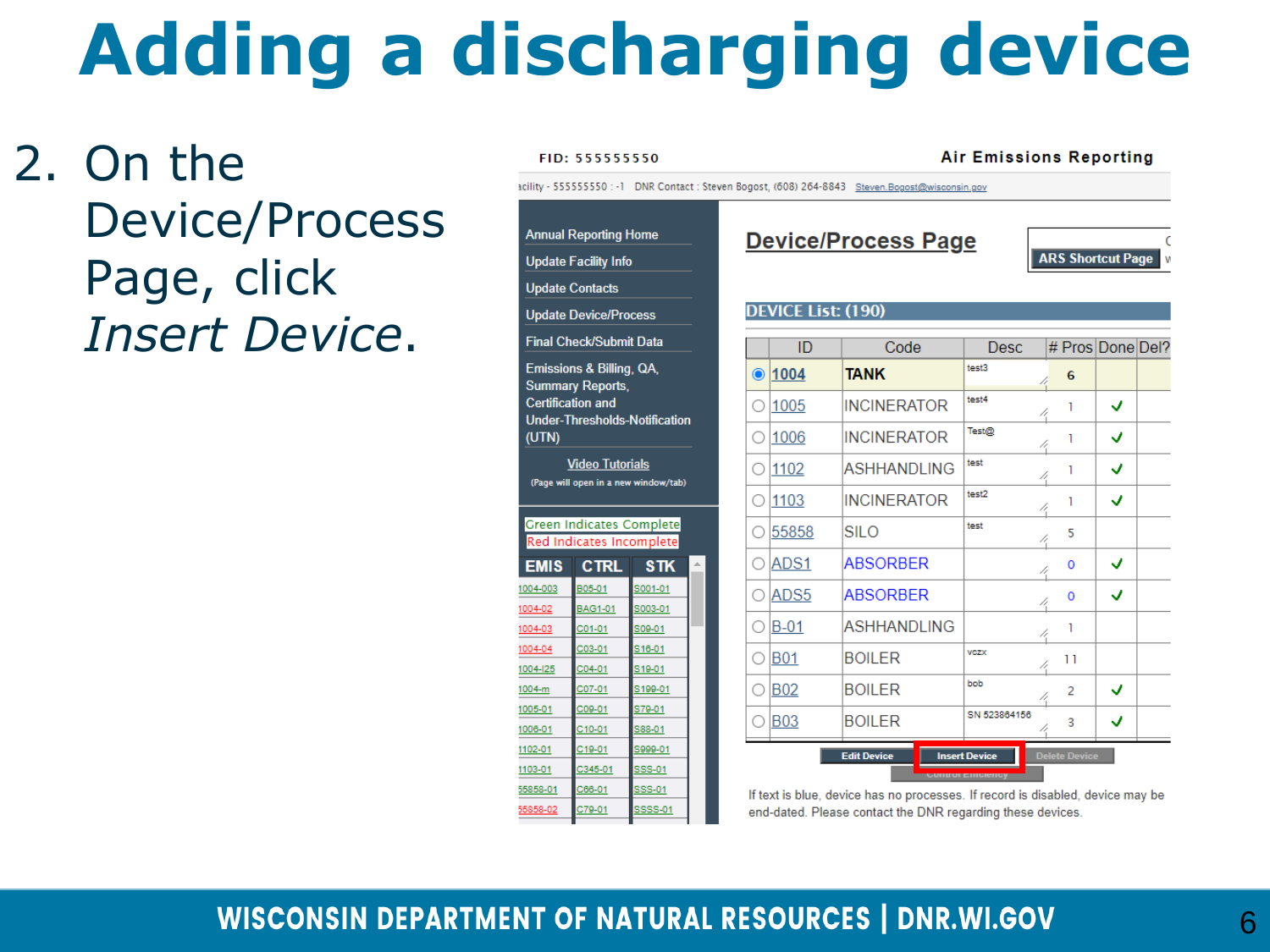- 3. On the first Device Information page:
	- a. Select Stack Device family.
	- b. Click *Select*.

| FID: 555555550                                                                                                                   |                                                                                                    | <b>Air Emissions Reporting</b> |                           |    |
|----------------------------------------------------------------------------------------------------------------------------------|----------------------------------------------------------------------------------------------------|--------------------------------|---------------------------|----|
|                                                                                                                                  | Facility - 555555550 : - 1 DNR Contact : Steven Bogost, (608) 264-8843 Steven.Bogost@wisconsin.gov |                                | <b>Back</b>               |    |
|                                                                                                                                  | <b>DEVICE Information for</b>                                                                      |                                |                           |    |
| <b>Annual Reporting Home</b>                                                                                                     |                                                                                                    |                                |                           |    |
| <b>Update Facility Info</b>                                                                                                      | 1) Select a Device Family:                                                                         | 2) Select a Device Type:       | 3) Click: Select          | #b |
| <b>Update Contacts</b>                                                                                                           | ○ Cntl Device                                                                                      | Category: STACK<br>$\check{ }$ |                           |    |
| <b>Update Device/Process</b>                                                                                                     | $\circ$ Emis Unit                                                                                  |                                |                           |    |
| <b>Final Check/Submit Data</b>                                                                                                   | <b>#a</b> Stack                                                                                    |                                |                           |    |
| Emissions & Billing, QA,<br><b>Summary Reports,</b><br><b>Certification and</b><br><b>Under-Thresholds-Notification</b><br>(UTN) |                                                                                                    | <b>Back to Device List</b>     | <b>Go to Process Page</b> |    |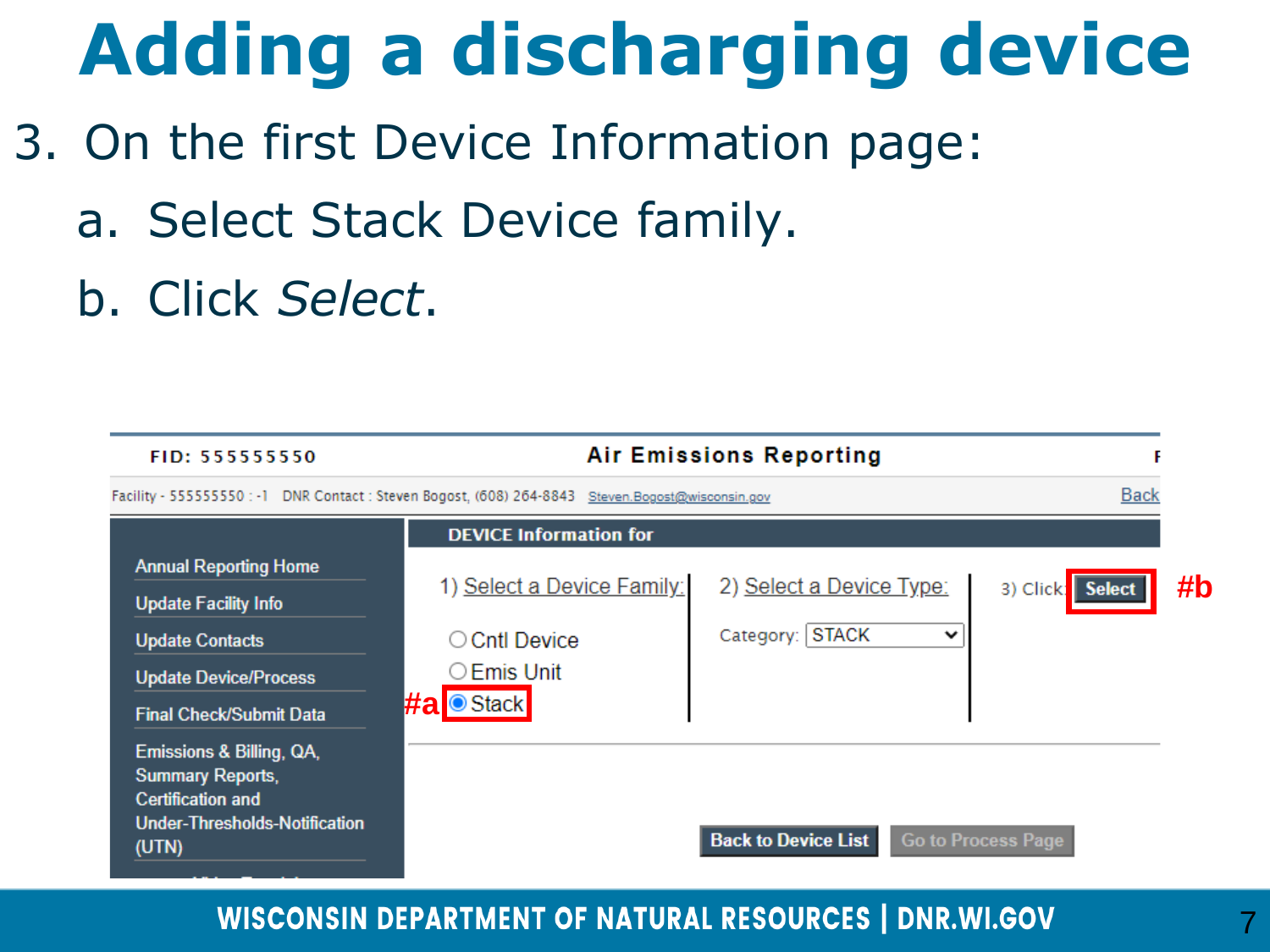- 4. On the second Device Information page:
	- a. Enter a Device ID without hyphens.
	- b. If needed, enter a Facility Reference ID, which is a facility's unique internal device reference ID.
	- c. Enter a device name. At least one character is required.
	- d. If needed, enter a Begin Operation Date and Comment.
	- e. Enter a Stack Height, Stack Exit Temp, Exit Velocity and Stack Diameter.

| f | Click Save. | <b>DEVICE Information for</b><br><u>#b</u>                                                                   |
|---|-------------|--------------------------------------------------------------------------------------------------------------|
|   |             | #a<br>Code: STACK<br>Facility Reference Id:<br>$\checkmark$<br>Device ID:<br>#c                              |
|   | #d          | Name:<br>Begin Operation Date: 01/01/2020<br>Calendar                                                        |
|   |             | <b>End Operation Date:</b><br>To add an end date, please contact your compliance inspector<br>#d<br>Comment: |
|   |             | Stack Height(m):<br>Stack Exit Temp(K):<br>#e<br>Exit Velocity(m/s):<br>Stack Diameter(m):                   |
|   |             | <b>Cancel</b><br><b>Save</b><br>71                                                                           |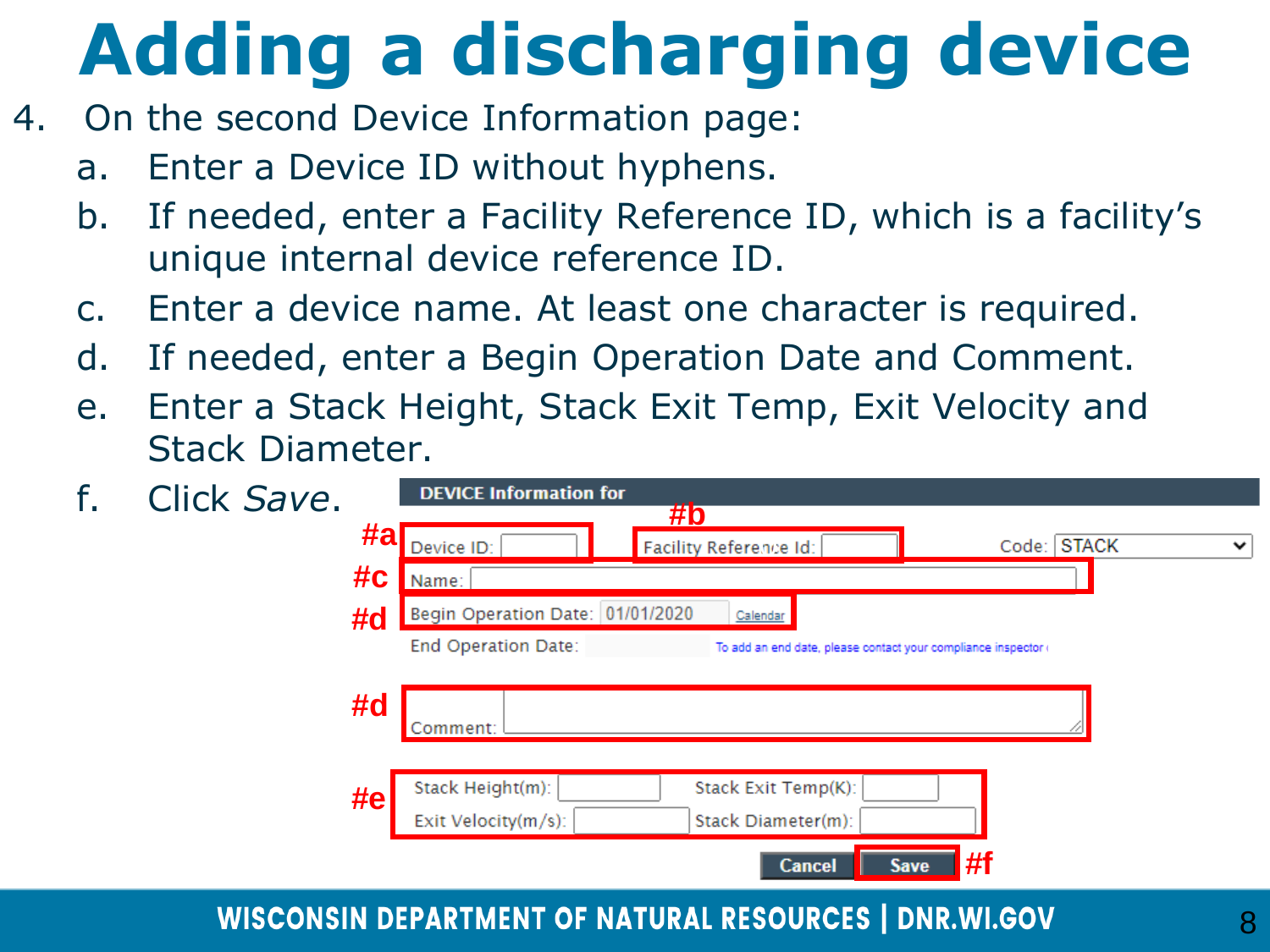### **Adding a discharging device** 5. On the second Device Information page: g. Once the device is saved, click *Go To Process Page* to begin adding a process.

| <b>DEVICE Information for S099</b><br>162756                                                     |
|--------------------------------------------------------------------------------------------------|
| Code: STACK<br>Device ID: S099<br><b>Facility Reference Id:</b><br>$\check{ }$<br>Name: stack 99 |
| Begin Operation Date: 01/01/2020<br>Calendar                                                     |
| End Operation Date:<br>To add an end date, please contact your compliance inspector              |
| Comment:                                                                                         |
| Stack Exit Temp(K): 293<br>Stack Height(m):   10                                                 |
| Exit Velocity $(m/s)$ : 5<br>Stack Diameter(m): 0.75                                             |
| Cancel<br><b>Save</b><br>Device saved successfully                                               |

**Go to Process Page Back to Device List**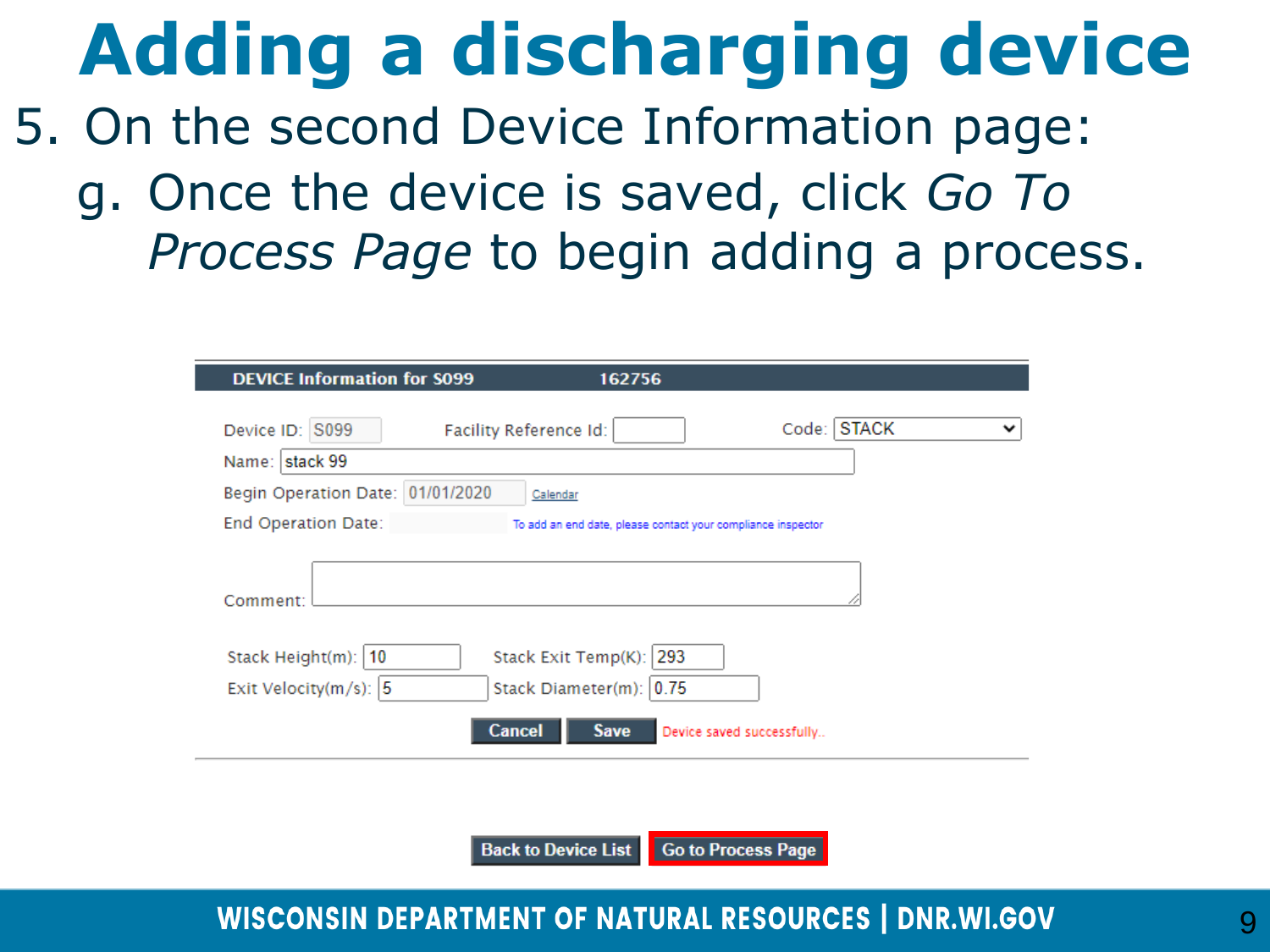### <span id="page-9-0"></span>**Revising a discharging device** 1. On the ARS home page, click *Update Device/Process*.

| <b>FID: 555555550</b>                                       | <b>Air Emissions Reporting</b>                                                                                                                                                                                                                                                      | <b>FID: 555555</b>         |
|-------------------------------------------------------------|-------------------------------------------------------------------------------------------------------------------------------------------------------------------------------------------------------------------------------------------------------------------------------------|----------------------------|
|                                                             | Facility - 555555550 : AIR Test FACILITY #1 DNR Contact : Steven Bogost, (608) 264-8843 Steven.Bogost@wisconsin.gov                                                                                                                                                                 | <b>Back to Switchboard</b> |
| <b>Annual Reporting Home</b><br><b>Update Facility Info</b> | Air Reporting System (ARS) Home for the 2020 Air<br><b>Emissions Inventory (EI)</b>                                                                                                                                                                                                 |                            |
| <b>Update Contacts</b>                                      | <b>Air Emissions Inventory (EI) Reporting Calendar</b>                                                                                                                                                                                                                              |                            |
| Update Device/Process<br><b>Final Check/Submit Data</b>     | • March 1, 2021 - Els or Under-Thresholds-Notifications (UTNs) are due.<br>- April 1, 2021 - Facilities notified through email that Els or UTNs are overdue.<br>• By May 31 2021 environmental fee statements are emailed to facilities or mailed if no email address is available. |                            |
| Emissions & Billing, QA,                                    | - June 30, 2021 - Environmental fees payments and certifications are due.                                                                                                                                                                                                           |                            |
| <b>Summary Reports,</b><br>Certification and                | <b>El Reporting Basic Steps</b>                                                                                                                                                                                                                                                     |                            |
| Under-Thresholds-Notification<br>(UTN)                      | 1. Review, revise and save the facility info including completion the Environmental Management System (EMS)<br>questionnaire.<br>O Doviou contacte info. If changes are needed, only needed proviously accoriated with the facility can be accioned.                                |                            |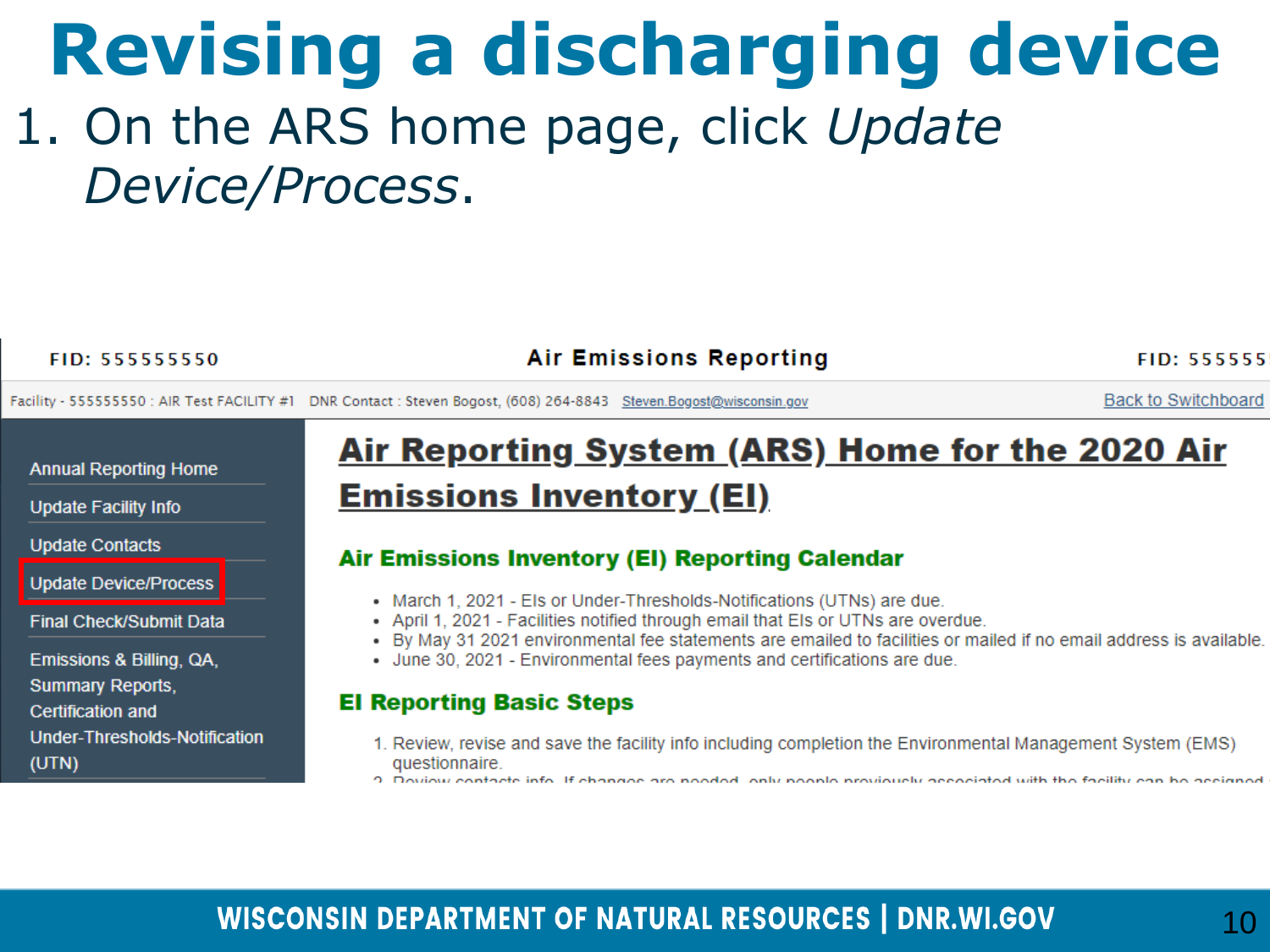# **Revising a discharging device**

**Annual Repor Update Facili Update Conta Update Devic Final Check/S Emissions & E Summary Rer Certification a Under-Thresh** (UTN)

**Video** (Page will open i

**CT** 

305-0

BAG<sub>1</sub>  $C<sub>01-0</sub>$ 

C03-0

 $C<sub>04-0</sub>$ 

C07-0

C09-0

 $C10-0$ C19-0

C345-

C66-0

**Green Indica Red Indicate EMIS** 

1004-003

1004-02

1004-03 1004-04

1004-125

 $1004-m$ 

1005-01

1006-01

1102-01

1103-01 55858-01

55858-02

### 2. On the Device/Process Page:

- a. Click the radio button of the device being edited.
- b. Click *Edit Device.*

| <b>FID: 555555550</b> |  |  |  |  |  |  |  |
|-----------------------|--|--|--|--|--|--|--|
|-----------------------|--|--|--|--|--|--|--|

#### **Air Emissions Reporting**

acility - 555555550 : - 1 DNR Contact : Steven Bogost. (608) 264-8843 Steven.Bogost@wisconsin.gov

| porting Home               |                                     |                                                           | <b>Device/Process Page</b> |                           |                                                                                |                           |                          |   | C |
|----------------------------|-------------------------------------|-----------------------------------------------------------|----------------------------|---------------------------|--------------------------------------------------------------------------------|---------------------------|--------------------------|---|---|
| acility Info               |                                     |                                                           |                            |                           |                                                                                |                           | <b>ARS Shortcut Page</b> |   | M |
| ontacts                    |                                     |                                                           |                            |                           |                                                                                |                           |                          |   |   |
| evice/Process              |                                     |                                                           |                            | <b>DEVICE List: (190)</b> |                                                                                |                           |                          |   |   |
| ck/Submit Data             |                                     |                                                           |                            | ID                        | Code                                                                           | <b>Desc</b>               | # Pros Done Del?         |   |   |
| & Billing, QA,<br>Reports, |                                     |                                                           | $\odot$                    | 1004                      | <b>TANK</b>                                                                    | test3                     | 6<br>4                   |   |   |
| on and                     |                                     | #a                                                        |                            | 1005                      | <b>INCINERATOR</b>                                                             | test4                     | ı<br>h,                  | ◡ |   |
|                            | resholds-Notification               |                                                           |                            | 1006                      | <b>INCINERATOR</b>                                                             | Test@                     | ı<br>4                   | ◡ |   |
| deo Tutorials              |                                     |                                                           |                            | 1102                      | <b>ASHHANDLING</b>                                                             | test                      | ı<br>Þ,                  | ◡ |   |
| ben in a new window/tab)   |                                     |                                                           | 1103                       | <b>INCINERATOR</b>        | test2                                                                          | ı<br>4                    | ◡                        |   |   |
|                            | licates Complete<br>ates Incomplete |                                                           |                            | 55858                     | SIL O                                                                          | test                      | 5<br>4                   |   |   |
| <b>CTRL</b>                | <b>STK</b>                          |                                                           |                            | ADS <sub>1</sub>          | <b>ABSORBER</b>                                                                |                           | o<br>4                   | ◡ |   |
| 05-01                      | S001-01                             |                                                           |                            | ADS <sub>5</sub>          | <b>ABSORBER</b>                                                                |                           | 0<br>4                   | ◡ |   |
| 8AG1-01<br>$201 - 01$      | S003-01<br>S09-01                   |                                                           |                            | $B-01$                    | <b>ASHHANDLING</b>                                                             |                           | 1<br>4                   |   |   |
| 03-01                      | S16-01                              |                                                           |                            | <b>BO1</b>                | <b>BOILER</b>                                                                  | VCZX                      | 11<br>h,                 |   |   |
| $204 - 01$<br>207-01       | S19-01<br>S199-01                   |                                                           |                            | 302                       | <b>BOILER</b>                                                                  | bob                       | 2                        | √ |   |
| 09-01                      | S79-01                              |                                                           |                            |                           |                                                                                | SN 523864156              | Ą                        |   |   |
| 10-01<br>S88-01            |                                     |                                                           | 303                        | <b>BOILER</b>             |                                                                                | 3<br>h                    | ◡                        |   |   |
| 19-01                      | S999-01                             |                                                           |                            |                           | <b>Edit Device</b>                                                             | <b>Insert Device</b>      | <b>Delete Device</b>     |   |   |
| 345-01                     | SSS-01                              |                                                           |                            |                           |                                                                                | <b>Control Efficiency</b> |                          |   |   |
| $266 - 01$                 | SSS-01                              |                                                           |                            |                           | If text is blue, device has no processes. If record is disabled, device may be |                           |                          |   |   |
| 279-01                     | <b>SSSS-01</b>                      | and dated. Please contact the DNP regarding these devices |                            |                           |                                                                                |                           |                          |   |   |

end-dated. Please contact the DNR regarding these devices.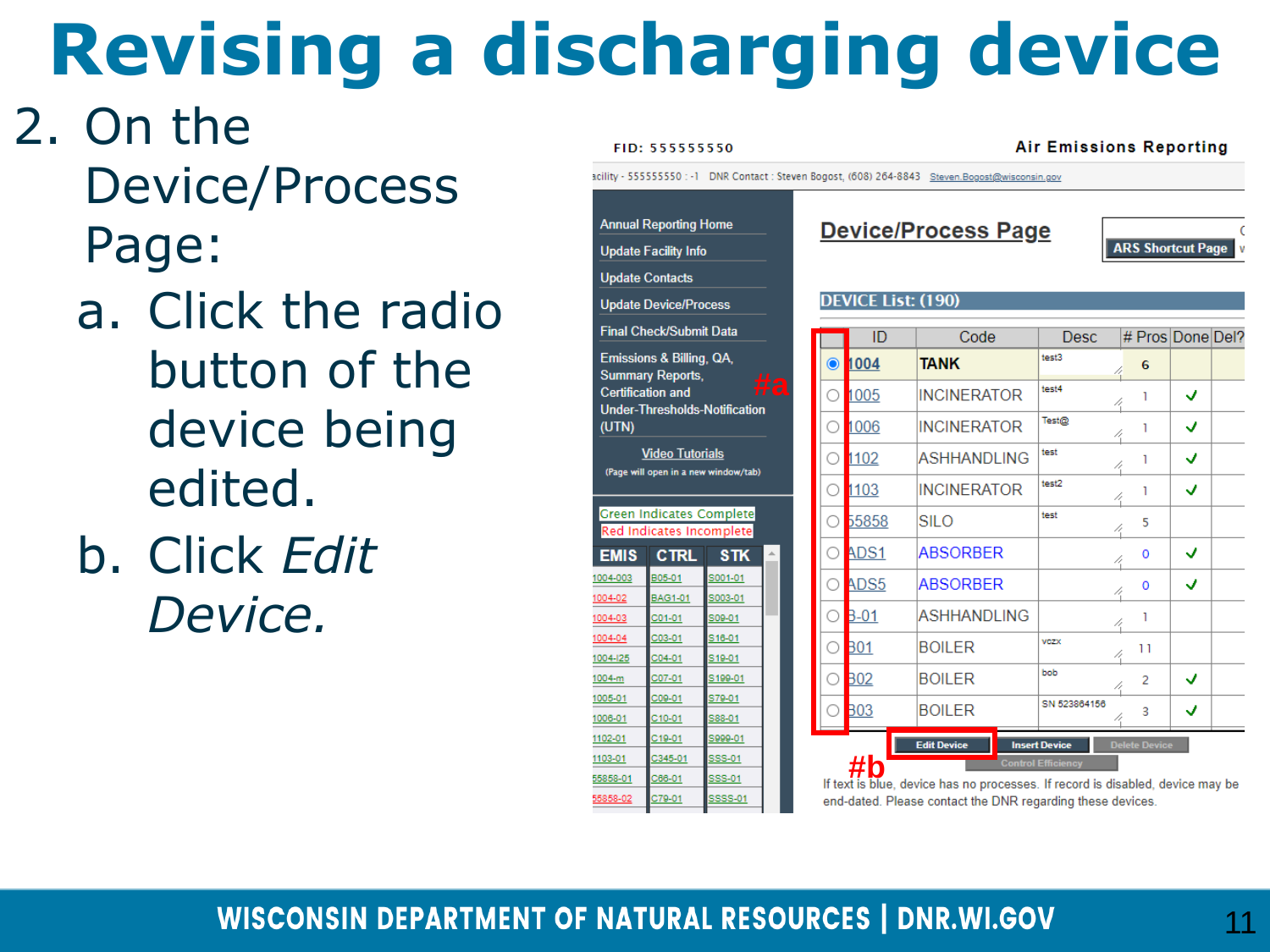## **Revising a discharging device**

- 3. On the Device Information page:
	- a. As needed, edit the Facility Reference ID, device Name, Begin Operation Date, Comment, Stack Height, Stack Exit Temp, Exit Velocity and Stack Diameter.
	- b. Click *Save.*

| Device ID:                                          | <b>Facility Reference Id:</b>                                | Code: STACK |
|-----------------------------------------------------|--------------------------------------------------------------|-------------|
| Name:                                               |                                                              |             |
| <b>Begin Operation Date:</b>                        | 01/01/2020<br>Calendar                                       |             |
| <b>End Operation Date:</b>                          | To add an end date, please contact your compliance inspector |             |
| Comment:<br>Stack Height(m):<br>Exit Velocity(m/s): | Stack Exit Temp(K):<br>Stack Diameter(m):                    |             |
|                                                     | <b>Cancel</b><br><b>Save</b><br>#b                           |             |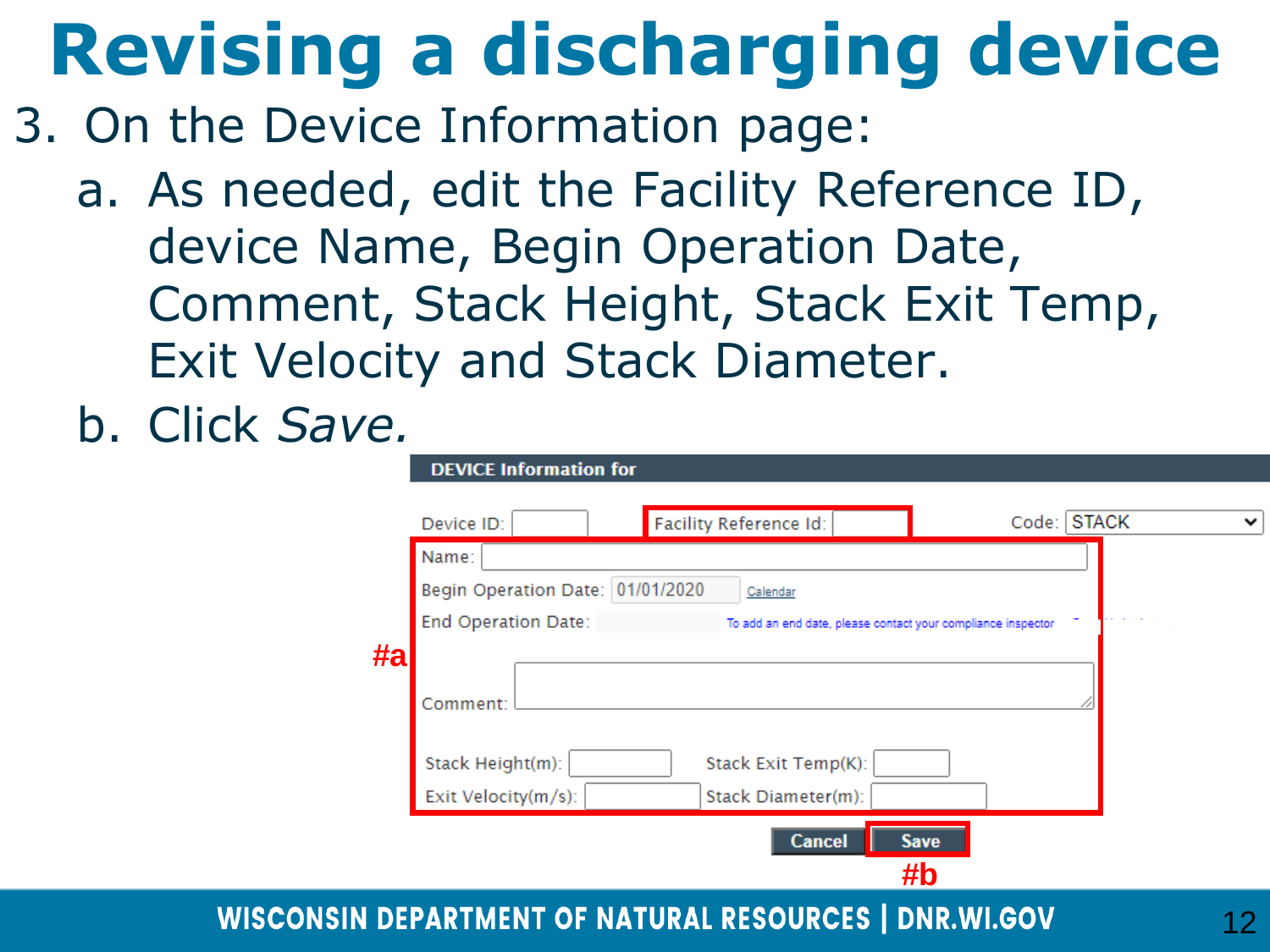## <span id="page-12-0"></span>**Adding a discharging process**

- 1. On the Process Details Page in the General Process Data section, to add general process info:
	- a. Enter a process Name and Begin Date
	- b. Enter Hrs/Dy, Dys/Wk and Dys/Yr.
	- c. Enter the quarterly activity percentages.
	- d. If needed, enter Comments.
	- e. Click *Save*.

|    | <b>Device Details</b><br><b>Helpful Links</b><br>Process Details          |                                              |
|----|---------------------------------------------------------------------------|----------------------------------------------|
|    |                                                                           | <b>Process Details</b>                       |
|    | <b>General Process Data For:</b><br>$S099 - 01$                           | $\checkmark$                                 |
|    | ID: 01 #a<br>Name:                                                        | Code: DISCHARGING                            |
|    | Begin Date:                                                               |                                              |
|    | End Date:<br>To add an end date, please contact your compliance inspector | #c                                           |
| #b | Hrs/Dy: 0<br>Dys/Wk: 0<br>Dys/Yr: 0                                       | Qtr2: 25<br>Qtr3: 25<br>Qtr1: 25<br>Qtr4: 25 |
| #d | Comments:                                                                 |                                              |
|    | #e<br><b>Insert</b><br><b>Save</b><br><b>Cancel</b>                       |                                              |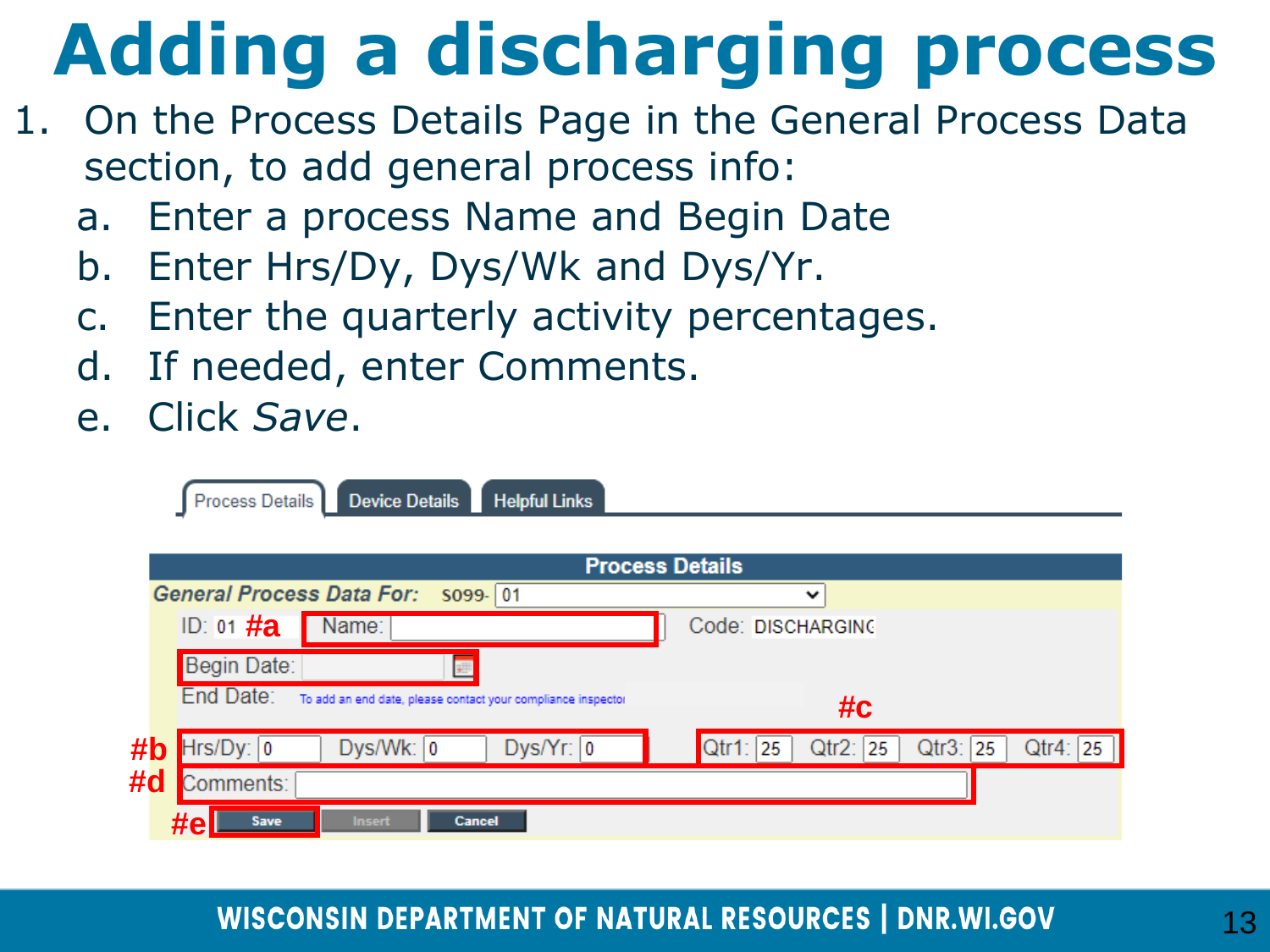# **Adding a discharging process**

### 2. Streams - general

- a. Streams can only be created as outgoing.
- b. A discharging process can only have incoming streams.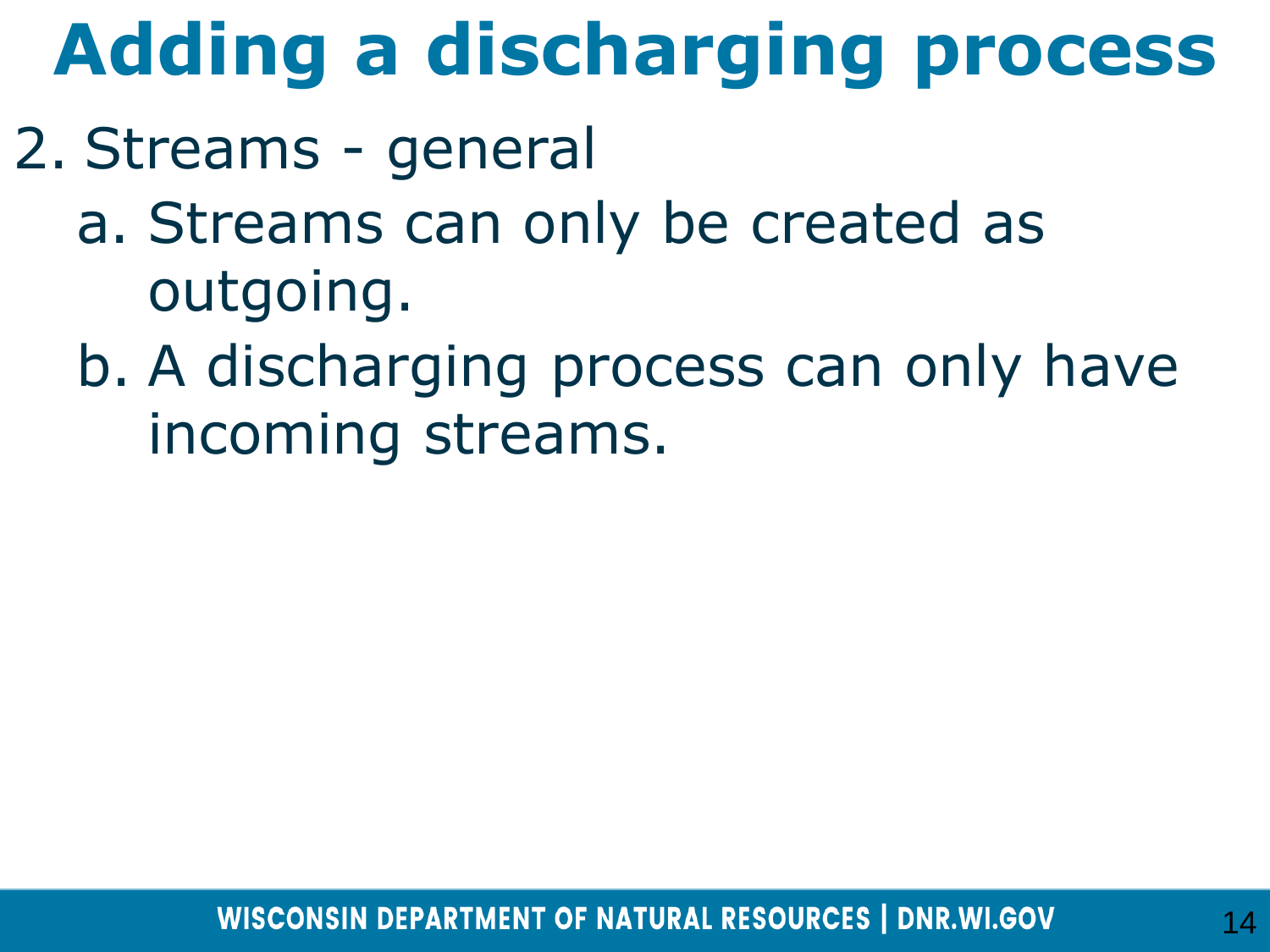### **Revising a discharging process**

- 1. On the Process Detail Page in the General Process Data section:
	- a. As needed, edit Device Name, Begin Date, Material Group, SCC, Hrs/Dy, Dys/Wk, Dys/Yr, quarterly activity percentages and Comments.
	- b. If a device type/category needs to be revised, contact the assigned compliance inspector or the stationary source emissions inventory coordinator.

| <b>Device Details</b><br><b>Helpful Links</b><br><b>Process Details</b>   |                                                    |
|---------------------------------------------------------------------------|----------------------------------------------------|
| <b>Process Details</b>                                                    |                                                    |
| <b>General Process Data For:</b><br>$S099 - 01$                           | $\checkmark$                                       |
| Name:<br>ID: 01                                                           | Code: DISCHARGING                                  |
| Begin Date:                                                               |                                                    |
| End Date:<br>To add an end date, please contact your compliance inspector |                                                    |
| Dys/Yr: 0<br>Dys/Wk: 0<br>Hrs/Dy: 0                                       | Qtr1: 25<br>Qtr2: 25<br>$Qtr3$ :<br>Qtr4: 25<br>25 |
| Comments:                                                                 |                                                    |
| <b>Insert</b><br><b>Save</b><br><b>Cancel</b>                             |                                                    |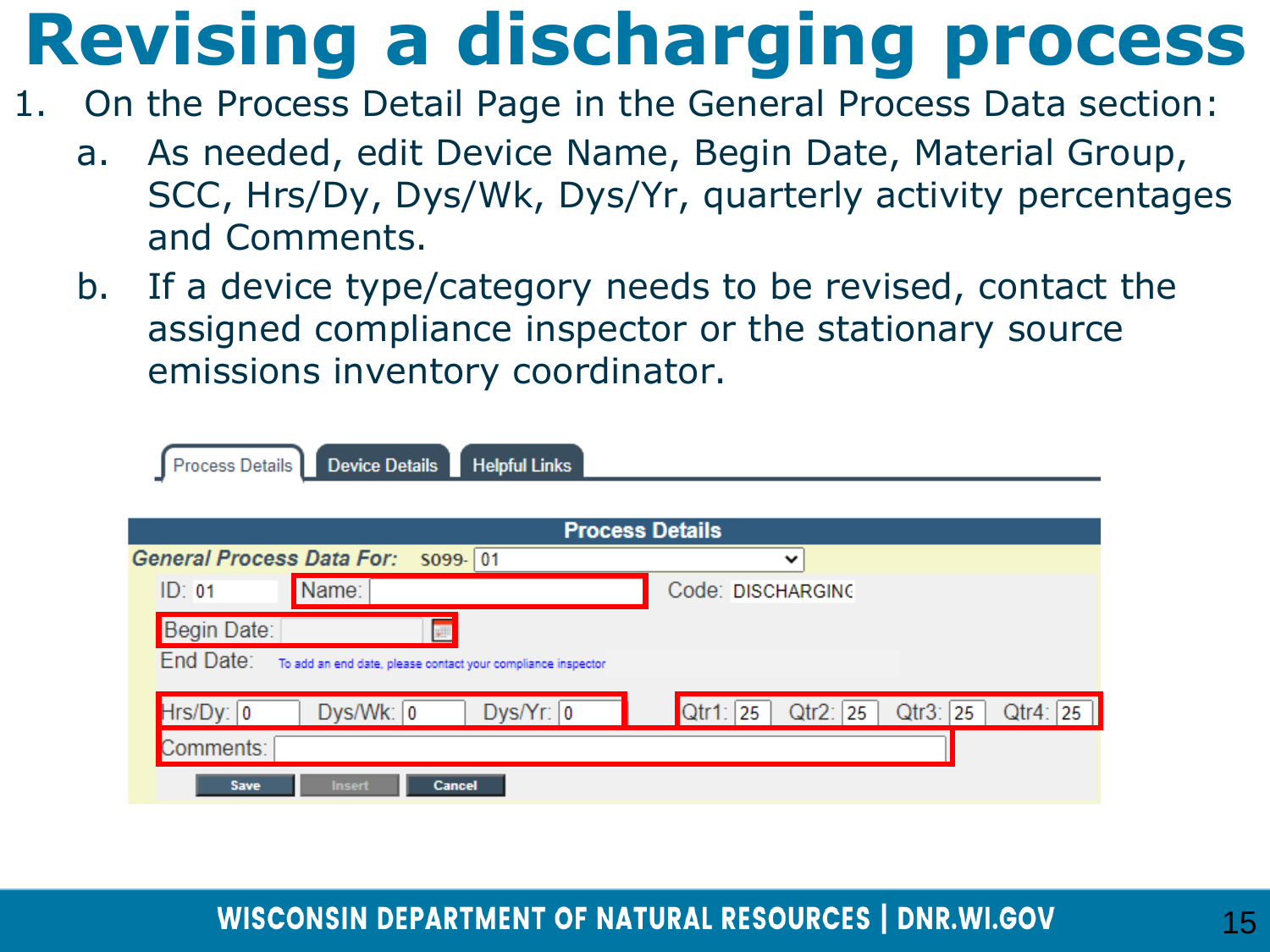## **Revising a discharging process**

2. All streams into a discharging process are revised using the process immediately upstream.